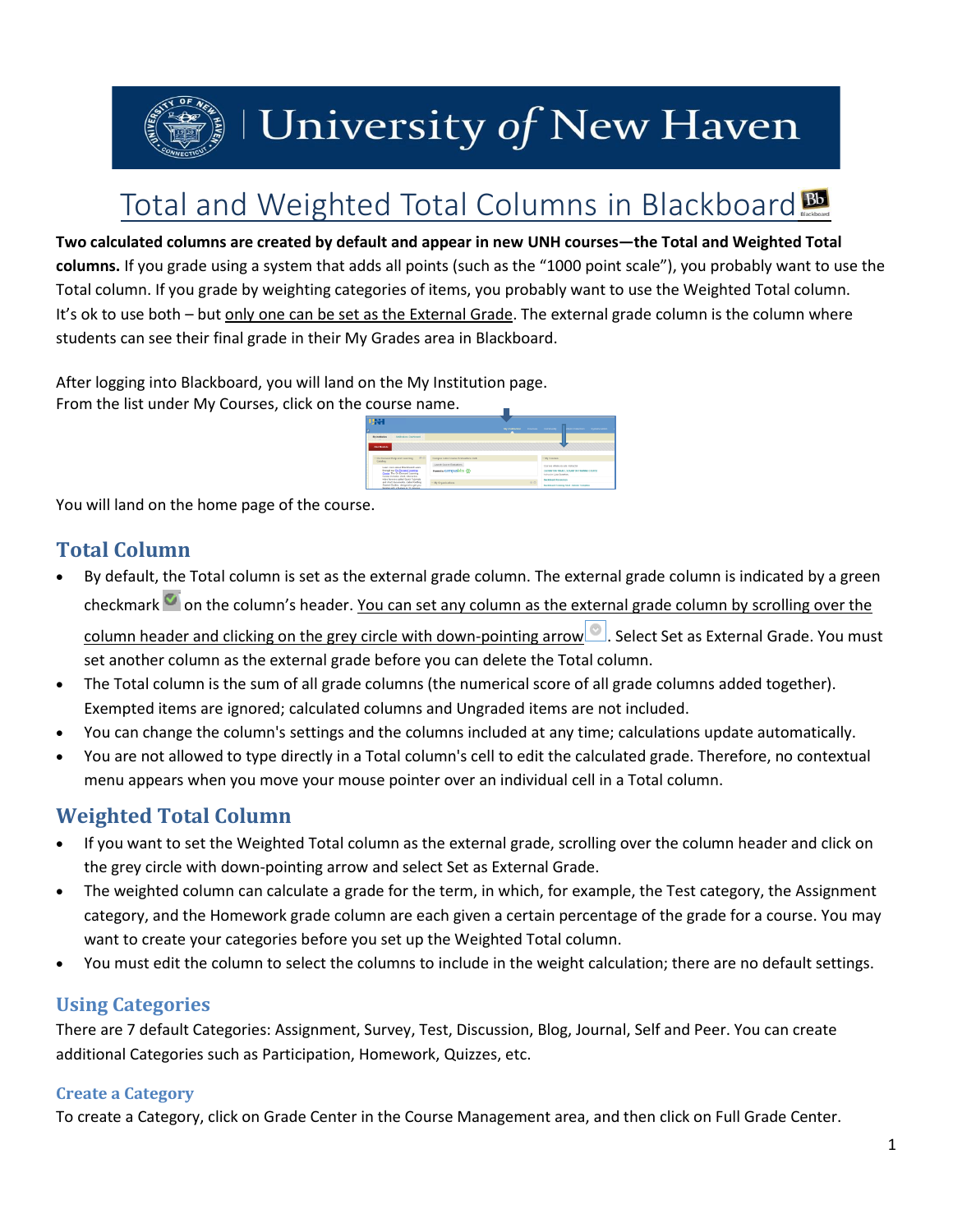| COURSE MANAGEMENT       |   |
|-------------------------|---|
| <b>Control Panel</b>    |   |
| Content Collection      | × |
| <b>Course Tools</b>     |   |
| <b>Evaluation</b>       |   |
| <b>Grade Center</b>     | x |
| <b>Needs Grading</b>    |   |
| <b>Ful Grade Center</b> |   |
| <b>Assignments</b>      |   |
| Tests                   |   |
|                         |   |

In the Full Grade Center, click Manage and then click Categories. Click Create Category then assign a Name and click Submit.

| Grade Center : Full Grade Center<br>When screen reader mode is on the table is static, and grades may be entered on the Grad<br>typed directly into the cells on the Grade Center page. To enter a grade: click the cell, type<br>Grade Center, More Help |            |                            |                                                           |           | <b>Create Category</b><br>Categories tag Grade Columns so that actions can be performed against all Colum<br>help differentiate Categories and explain a Category's purpose. |  |  |
|-----------------------------------------------------------------------------------------------------------------------------------------------------------------------------------------------------------------------------------------------------------|------------|----------------------------|-----------------------------------------------------------|-----------|------------------------------------------------------------------------------------------------------------------------------------------------------------------------------|--|--|
| <b>Create Column</b>                                                                                                                                                                                                                                      |            | Create Calculated Column ~ | Manage v                                                  | Reports v |                                                                                                                                                                              |  |  |
| Move To Top Email<br>Grade information Bar                                                                                                                                                                                                                |            |                            | Grading Periods<br>Grading Schemas<br>Grading Color Codes |           | $*$ Indicates a required field.                                                                                                                                              |  |  |
| Last Hame                                                                                                                                                                                                                                                 | First Name | Usemamo                    | Categories                                                |           | <b>Category Information</b>                                                                                                                                                  |  |  |
| o bbunh                                                                                                                                                                                                                                                   | test1      | bbunhfest1                 | Smart Views                                               |           |                                                                                                                                                                              |  |  |
| bbunh                                                                                                                                                                                                                                                     | test2      | bbunhtest2                 | Column Organization<br>Row Visibility<br>Send Email       |           | -x- Name<br>Quizzes<br>×                                                                                                                                                     |  |  |
| bbunh                                                                                                                                                                                                                                                     | test3      | bbunhtest3                 |                                                           |           |                                                                                                                                                                              |  |  |
| bbunh                                                                                                                                                                                                                                                     | test4      | bbunhtest4                 |                                                           |           | <b>Description</b>                                                                                                                                                           |  |  |

You can assign items in the Grade Center to Categories to make it easier to weigh those items as a group. The least complicated way is to give each item in a category the same weight. In the example below, 4 assignments each have an equal weight of 5% - this makes the Assignment category worth 20% of the final grade. However, you can weigh items in a category proportionally.

You don't need to assign a category for stand-alone items, but you can if you want to. For instance, in our example, the Participation column is a stand-alone item so we won't bother to create or assign a category.

Example of a Simple Weighted Column for the Term based on 1 column and 3 categories:

- o Assignments = 20% (4 items at 5% each) (each has a Point Value of 100)
- o Chapter Quizzes = 20% (4 items at 5% each) (each has a Point Value of 100)
- o Midterm Test and Final Test = 50% (2 items at 25% each ) (in this example, the Midterm has a Point Value of 100 and Final has a Point Value of 200)
- $\circ$  Participation = 10% (1 item at 10%) (Point Value of 100)

#### **Setting Up the Weighted Total column**

After categorizing your items, you must set up the Weighted Total column so that it calculates.

1. Click the grey circle with the down-pointing arrow  $\Box$  next to the Weighted Total column name and click Edit Column Information.



The Column Name can be changed but the default name "Weighted Total" is appropriate.